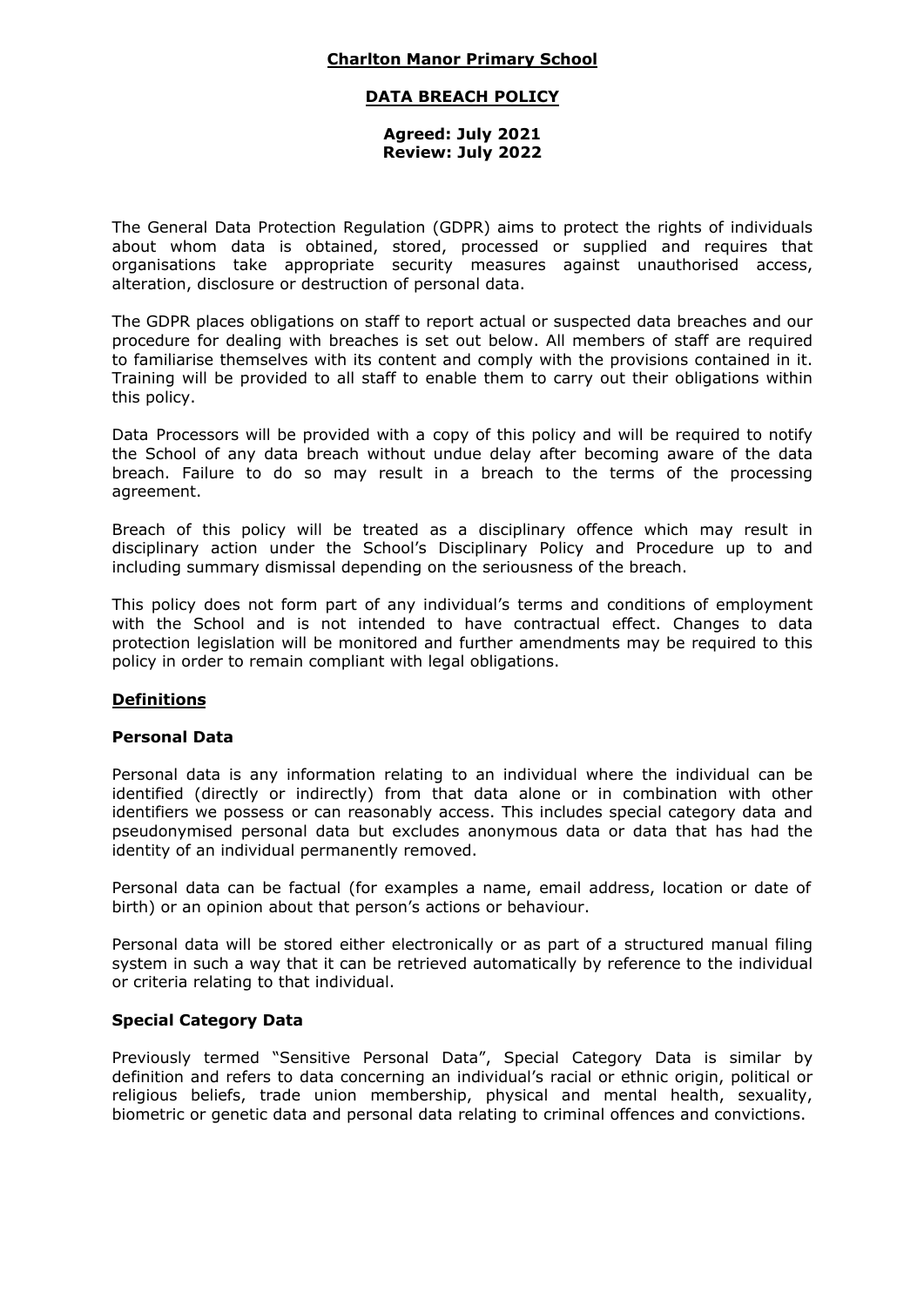### **Personal Data Breach**

A personal data breach is a breach of security leading to the accidental or unlawful destruction, loss, alteration, unauthorised disclosure of, or access to, personal data or special category data transmitted, stored or otherwise processed.

## **Data Subject**

Person to whom the personal data relates.

### **ICO**

ICO is the Information Commissioner's Office, the UK's independent regulator for data protection and information.

### **Responsibility**

The School Business Manager has overall responsibility for breach notification within the School. They are responsible for ensuring breach notification processes are adhered to by all staff and are the designated point of contact for personal data breaches.

In the absence of the School Business Manager please do contact the Office Manager.

The Data Protection Officer (DPO) is responsible for overseeing this policy and developing data-related policies and guidelines.

Please contact the DPO with any questions about the operation of this policy or the GDPR or if you have any concerns that this policy is not being or has not been followed.

The DPO's contact details are set out below: -

Data Protection Officer: Judicium Consulting Limited Address: 72 Cannon Street, London, EC4N 6AE Email: [dataservices@judicium.com](mailto:dataservices@judicium.com) Web: www.judiciumeducation.co.uk Telephone: 0203 326 9174 Lead Contact: Craig Stilwell

### **Security and Data-Related Policies**

Staff should refer to the following policies that are related to this data protection policy:

Security Policy which sets out the School's guidelines and processes on keeping personal data secure against loss and misuse.

Data Protection Policy which sets out the School's obligations under GDPR about how they process personal data.

These policies are also designed to protect personal data and can be found at School Office.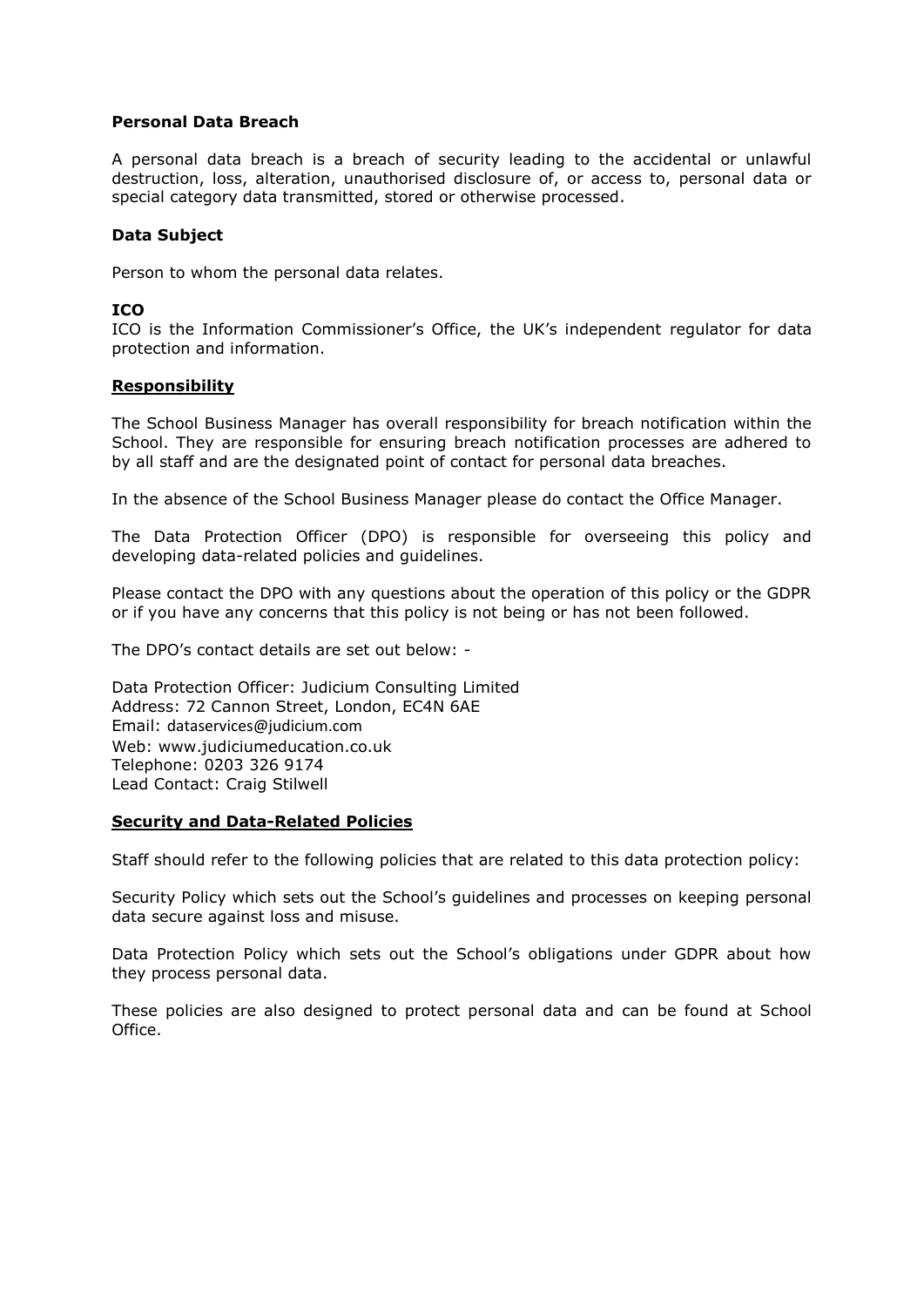### **Data Breach Procedure**

### **What Is A Personal Data Breach?**

A personal data breach is a breach of security leading to the accidental or unlawful destruction, loss, alteration, unauthorised disclosure of, or access to, personal data or special category data transmitted, stored or otherwise processed.

Examples of a data breach could include the following (but are not exhaustive): -

- Loss or theft of data or equipment on which data is stored, for example loss of a laptop or a paper file (this includes accidental loss);
- Inappropriate access controls allowing unauthorised use;
- Equipment failure:
- Human error (for example sending an email or SMS to the wrong recipient);
- Unforeseen circumstances such as a fire or flood;
- Hacking, phishing and other "blagging" attacks where information is obtained by deceiving whoever holds it.

## **When Does It Need To Be Reported?**

The School must notify the ICO of a data breach where it is likely to result in a risk to the rights and freedoms of individuals. This means that the breach needs to be more than just losing personal data and if unaddressed the breach is likely to have a significant detrimental effect on individuals.

Examples of where the breach may have a significant effect includes: -

- potential or actual discrimination;
- potential or actual financial loss;
- potential or actual loss of confidentiality;
- risk to physical safety or reputation;
- exposure to identity theft (for example through the release of non-public identifiers such as passport details);
- the exposure of the private aspect of a person's life becoming known by others.

If the breach is likely to result in a high risk to the rights and freedoms of individuals then the individuals must also be notified directly.

### **Reporting A Data Breach**

If you know or suspect a personal data breach has occurred or may occur which meets the criteria above, you should: -

- Complete a data breach report form (which can be obtained from the Main Office)
- Email the completed form to Mr. Turner-Wing at: [jturnerwing@cmprimary.co.uk](mailto:jturnerwing@cmprimary.co.uk)

Where appropriate, you should liaise with your line manager about completion of the data report form. Breach reporting is encouraged throughout the School and staff are expected to seek advice if they are unsure as to whether the breach should be reported and/or could result in a risk to the rights and freedom of individuals. They can seek advice from their line manager, the School Business Manager, Office Manager or the School DPO.

Once reported, you should not take any further action in relation to the breach. In particular you must not notify any affected individuals or regulators or investigate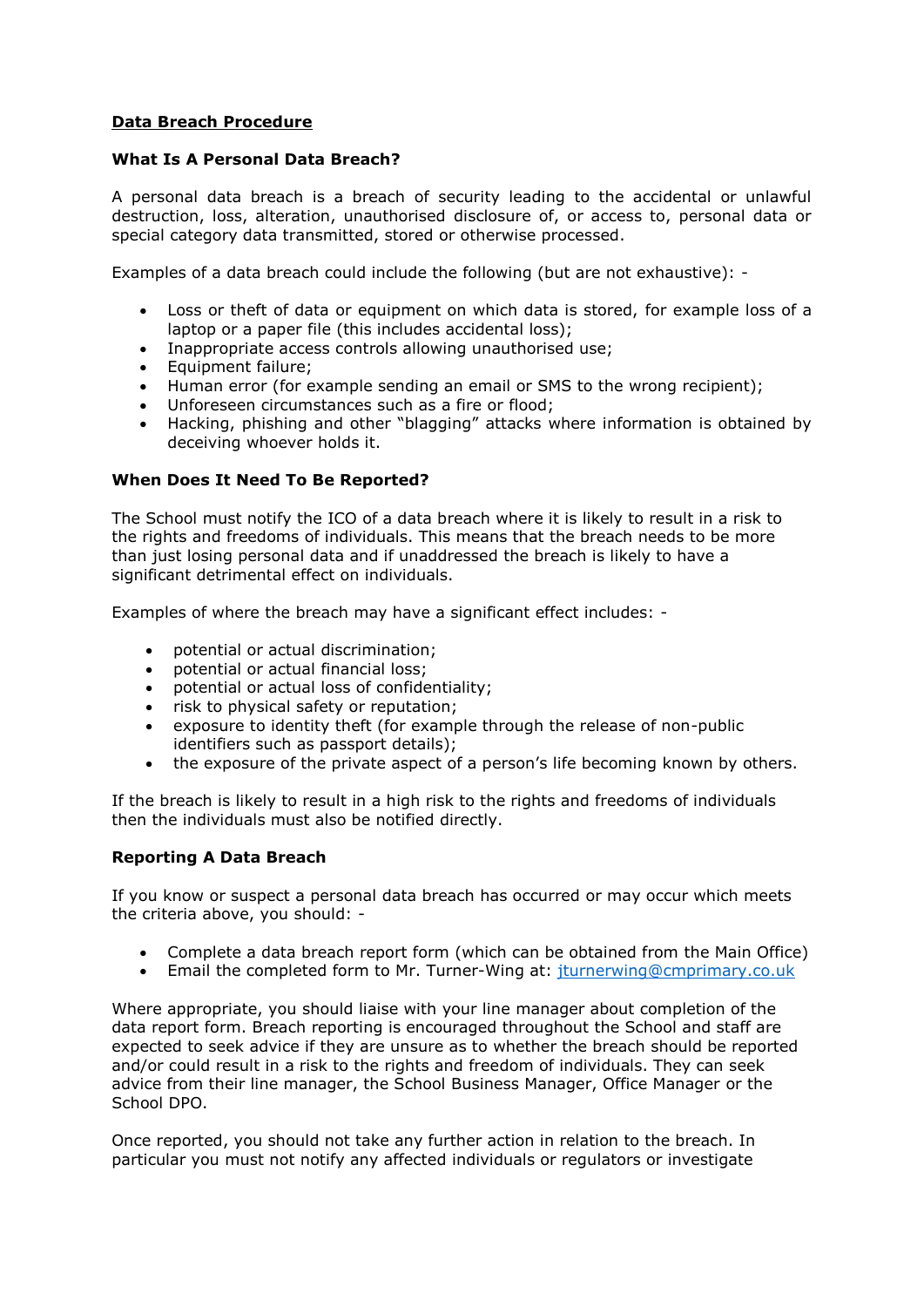further. The School Business Manager will acknowledge receipt of the data breach report form and take appropriate steps to deal with the report in collaboration with the DPO.

### **Managing and Recording The Breach**

On being notified of a suspected personal data breach, Joseph Turner-Wing will notify the DPO. Collectively they will take immediate steps to establish whether a personal data breach has in fact occurred. If so they will take steps to:-

- Where possible, contain the data breach;
- As far as possible, recover, rectify or delete the data that has been lost, damaged or disclosed;
- Assess and record the breach in the School's data breach register;
- Notify the ICO:
- Notify data subjects affected by the breach;
- Notify other appropriate parties to the breach;
- Take steps to prevent future breaches.

#### **Notifying the ICO**

The School Business Manager will notify the ICO when a personal data breach has occurred which is likely to result in a risk to the rights and freedoms of individuals.

This will be done without undue delay and, where possible, within 72 hours of becoming aware of the breach. The 72 hours deadline is applicable regardless of school holidays (I.e. it is not 72 working hours). If the School are unsure of whether to report a breach, the assumption will be to report it.

Where the notification is not made within 72 hours of becoming aware of the breach, written reasons will be recorded as to why there was a delay in referring the matter to the ICO.

### **Notifying Data Subjects**

Where the data breach is likely to result in a high risk to the rights and freedoms of data subjects, the School Business Manager will notify the affected individuals without undue delay including the name and contact details of the DPO and ICO, the likely consequences of the data breach and the measures the School have (or intended) to take to address the breach.

When determining whether it is necessary to notify individuals directly of the breach, the School Business Manager will co-operate with and seek guidance from the DPO, the ICO and any other relevant authorities (such as the police).

If it would involve disproportionate effort to notify the data subjects directly (for example, by not having contact details of the affected individual) then the School will consider alternative means to make those affected aware (for example by making a statement on the School website).

#### **Notifying Other Authorities**

The School will need to consider whether other parties need to be notified of the breach. For example: -

- Insurers;
- Parents;
- Third parties (for example when they are also affected by the breach);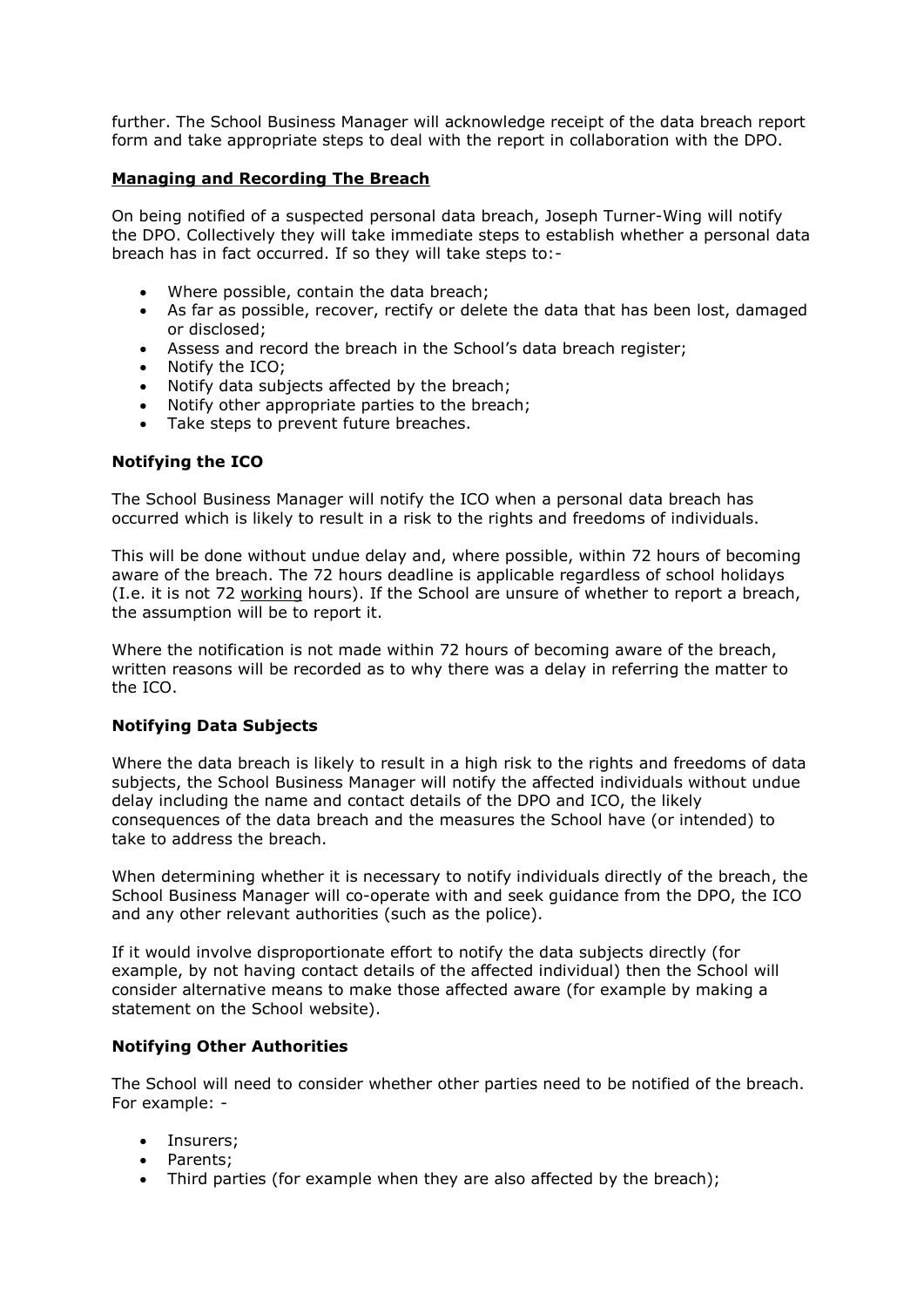- Local authority;
- The police (for example if the breach involved theft of equipment or data).

This list is non-exhaustive.

## **Assessing The Breach**

Once initial reporting procedures have been carried out, the School will carry out all necessary investigations into the breach.

The School will identify how the breach occurred and take immediate steps to stop or minimise further loss, destruction or unauthorised disclosure of personal data. We will identify ways to recover correct or delete data (for example notifying our insurers or the police if the breach involves stolen hardware or data).

Having dealt with containing the breach, the School will consider the risks associated with the breach. These factors will help determine whether further steps need to be taken (for example notifying the ICO and/or data subjects as set out above). These factors include: -

- What type of data is involved and how sensitive it is;
- The volume of data affected;
- Who is affected by the breach (i.e. the categories and number of people involved);
- The likely consequences of the breach on affected data subjects following containment and whether further issues are likely to materialise;
- Are there any protections in place to secure the data (for example, encryption, password protection, pseudonymisation);
- What has happened to the data;
- What could the data tell a third party about the data subject;
- What are the likely consequences of the personal data breach on the school; and
- Any other wider consequences which may be applicable.

# **Preventing Future Breaches**

Once the data breach has been dealt with, the School will consider its security processes with the aim of preventing further breaches. In order to do this, we will: -

- Establish what security measures were in place when the breach occurred;
- Assess whether technical or organisational measures can be implemented to prevent the breach happening again;
- Consider whether there is adequate staff awareness of security issues and look to fill any gaps through training or tailored advice;
- Consider whether its necessary to conduct a privacy or data protection impact assessment;
- Consider whether further audits or data protection steps need to be taken;
- To update the data breach register:
- To debrief governors/management following the investigation.

# **Reporting Data Protection Concerns**

Prevention is always better than dealing with data protection as an after-thought. Data security concerns may arise at any time and we would encourage you to report any concerns (even if they don't meet the criteria of a data breach) that you may have to [ Joseph Turner-Wing (School Business Manager) or the DPO. This can help capture risks as they emerge, protect the School from data breaches and keep our processes up to date and effective.